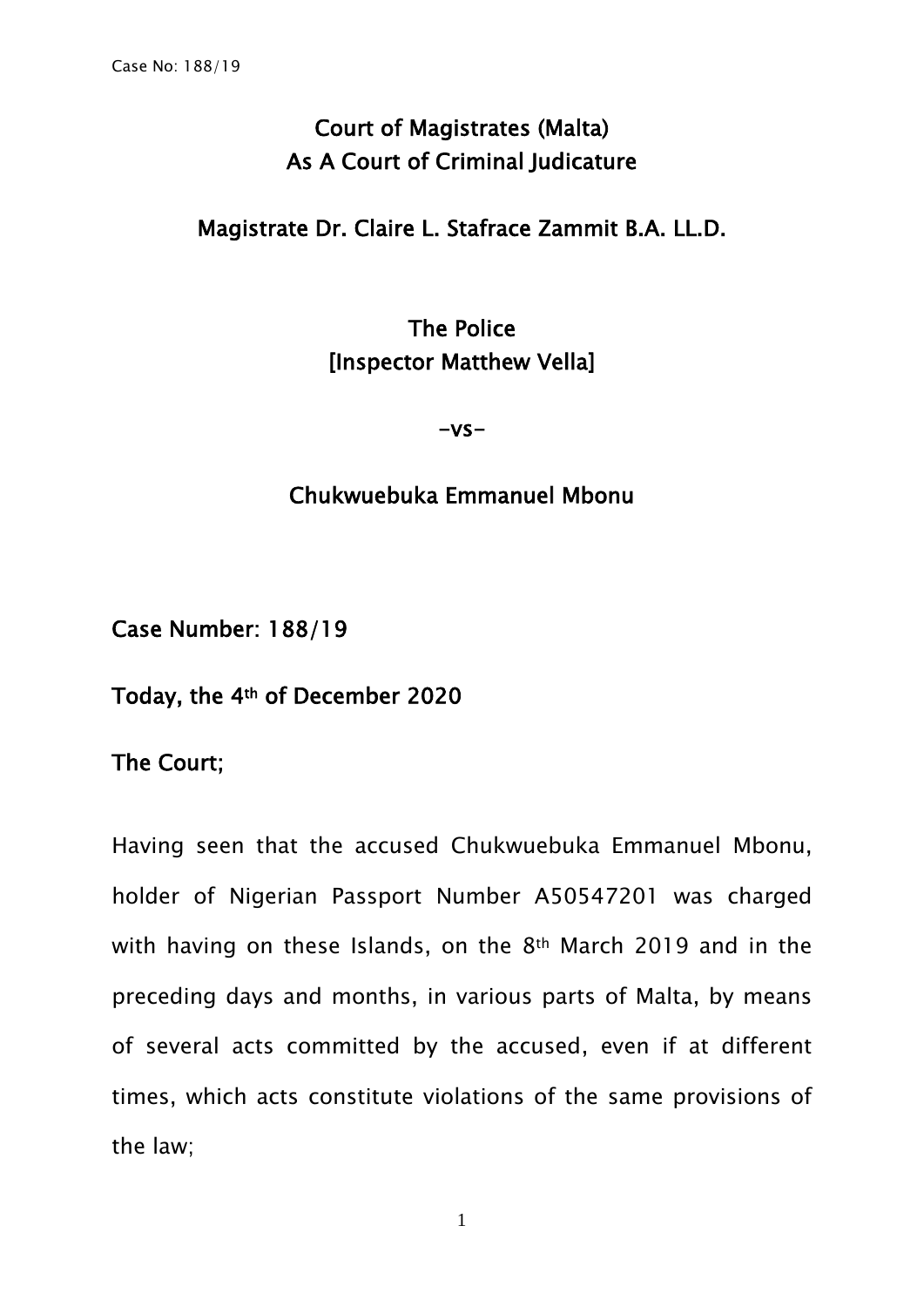- 1. With having, by means of any unlawful practice, or by the use of any fictitious name, or the assumption of any false designation, or by means of any other deceit, device or pretence calculated to lead to the belief in the existence of any fictious enterprise or of any imaginary power, influence or credit, or to create the expectation or apprehension of any chimerical event, made a gain of more than five thousand Euros [€5000] to the detriment of Intercomp Marketing Limited;
- 2. For having made to the prejudice of any other person, any other fraudulent gain not specified in the preceding articles of this sub-title;

The Court was requested to apply *mutatis mutandis* the provisions of Article 5 of the Money Laundering Act. Chapter 373 of the Laws of Malta, as per Section 23A(2) of Chapter 9 of the Laws of Malta.

The Court was also requested that in case of a finding of guilt of the accused, apart from inflicting the punishment prescribed at

2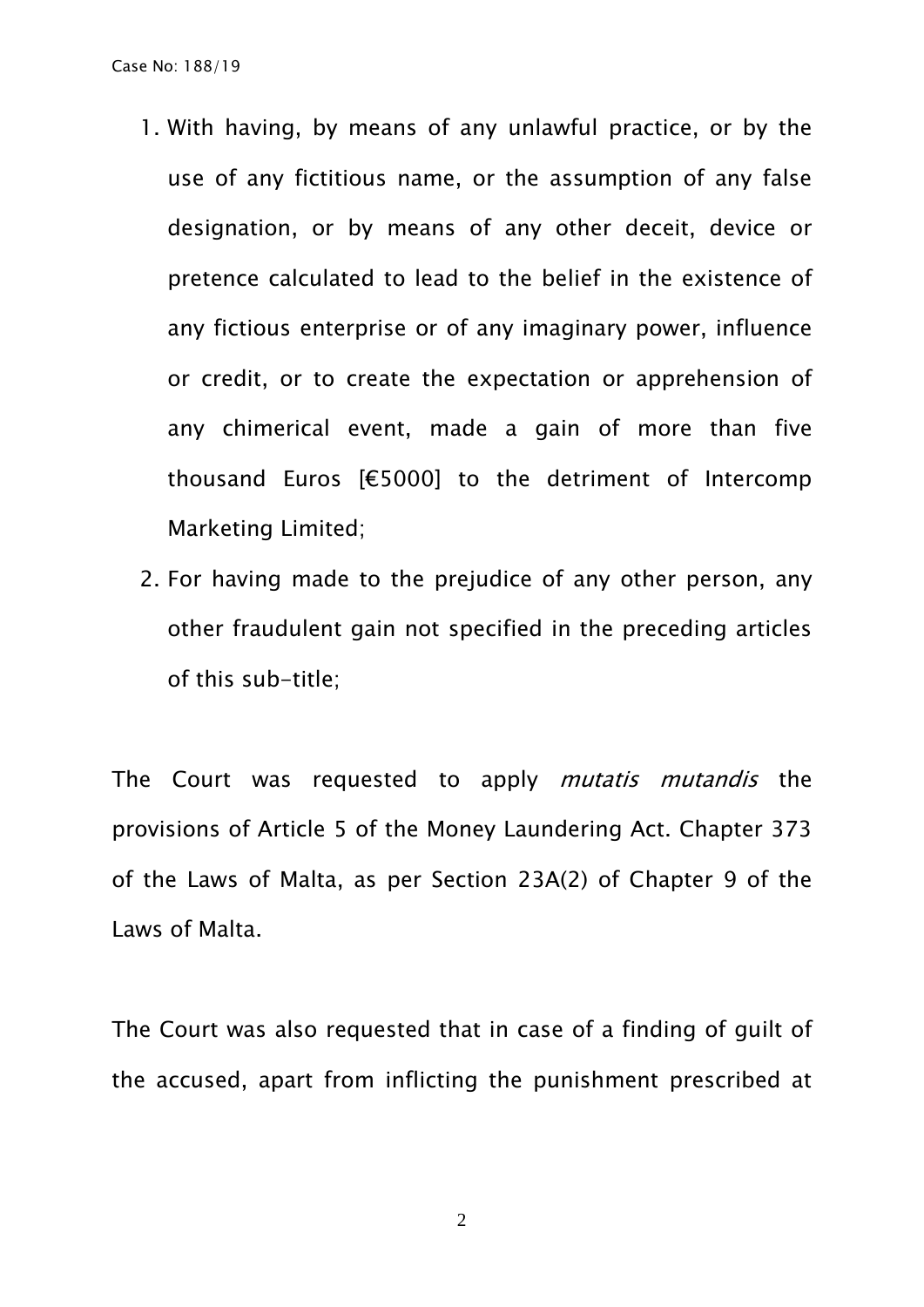Law, also orders the forfeiture of all the objects exhibited in these proceedings.

The Court was also requested that, in pronouncing judgement or in any subsequent order, sentence the person/s convicted, to the payment, wholly or in part, to the Registrar, of the costs incurred in connection with the employment in the proceedings of any expert or referee, within such period and in such amount as shall be determined in the judgment or order, as per Section 533 of Chapter 9 of the Laws of Malta.

Heard all evidence including that of aggrieved party dated 23rd October 2020 wherein it was declared that the accused has paid all his dues;

Having heard guilty plea of accused dated 27th November 2020 whereby he registered a guilty plea of all charges and this in view of the fact that there has been a plea bargaining between the Attorney General and defence;

3